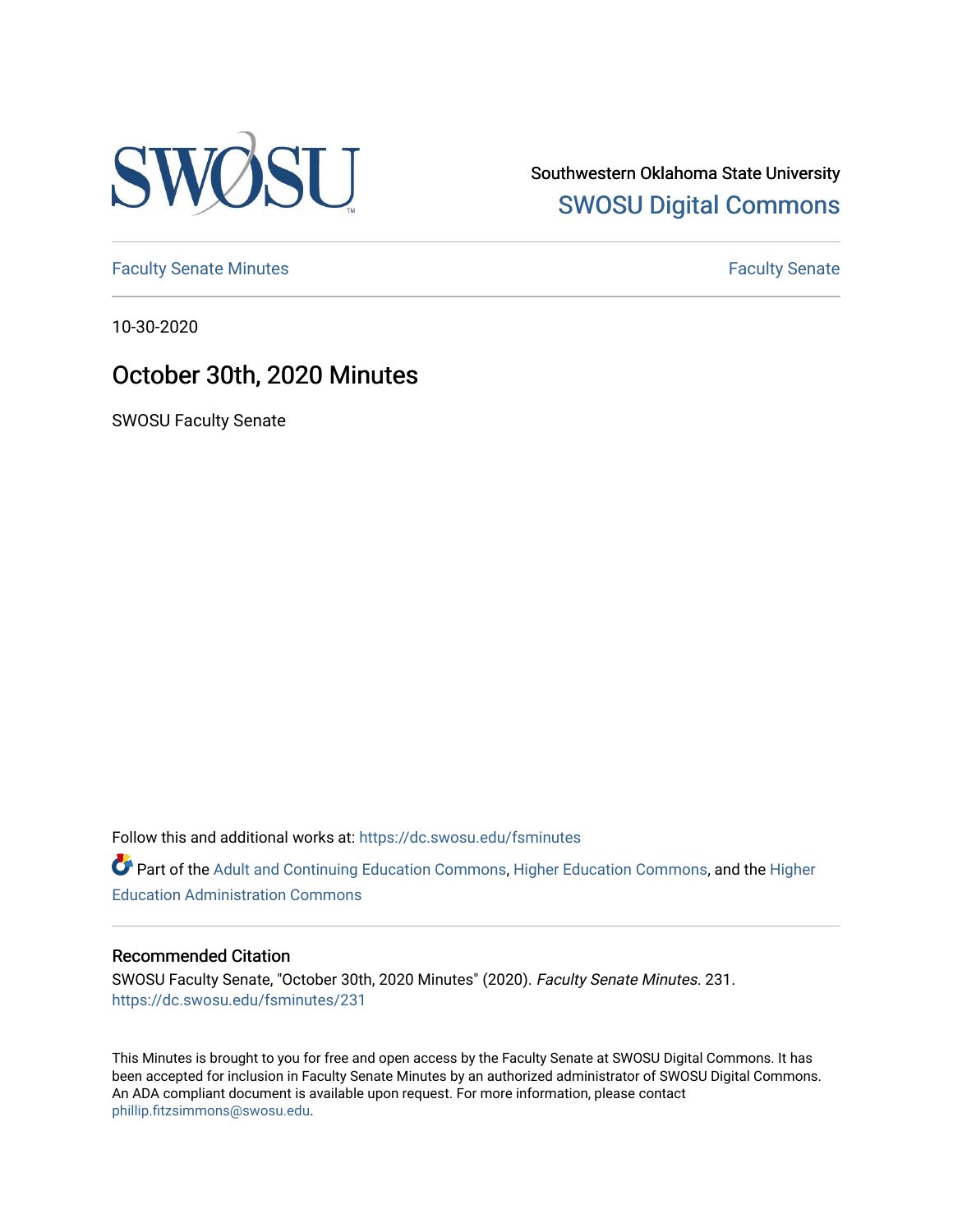# SWOSU Faculty Senate Minutes

Friday, October 30, 2020, 2:30 p.m. Approved Minutes Join Zoom Meeting: <https://zoom.us/j/95579291818?pwd=a25Hck53d2Q1cDlXbXhEcm42UTNtdz09>

- I. **Call to Order:** Faculty Senate President Karen Sweeney called the October 2020 meeting of the Faculty Senate to Order at 230 via Zoom.
- **II. Establishment of a Quorum:** L. Brewer, S. Burgess, M. Claborn, J. Dunn, T. Ellis, A. Evert, P. Fitzsimmons, S. Ghosh, A. Gore, M. Hix, S. Kodumtharea, D. Landrum -Geyer, S. Lawrence, A. Lee, D. Lloyd, S. Long, E. Miliza, V. Nix, K. O'Neal, S. O'Neal, E. Pritchard, H. Ramsey, J. Salmans, H. Saluja, T. Sevin, T. Stein, C. Strauch, K. Sweeney, D. Farris, B. Chase
- III. **Certification of Substitutes:** none
- **IV. Presentation of Visitors: none**
- **V. Approval of Minutes:** September 2020 Approved

#### **VI. Announcements**

- A. President Karen Sweeney
	- 1. Executive Council and Administrative Council Monday, October 12, 2020
		- a) *Provost:* Commencement in November (rescheduled from May due to COVID-19) has been canceled. Spring Break for 2021 has also been canceled with the Spring semester ending one week early.
		- b) *Registrar:* Spring semester enrollment is underway with 1100 students enrolled to the date of this meeting.
		- c) *Bursar:* Students must have their overall account balance down to \$2000 to enroll for future semesters, this was raised from the \$1000 in previous semesters.
		- d) *Associate Provost for Academic Affairs:* Higher Learning commission comprehensive visit believed to be a success. Draft report should be received soon. Dr. Kendall sent our email thanking everyone that participated in the virtual meetings with the HLC reviewers.
		- e) *Athletics:* All athletic teams have returned to practice with daily screening and temperature checks. As of October 12, athletics had only 3 positive COVID-19 cases out of 400 students. No changes have been made to the ban of outside competition for the fall. They will continue to monitor the NCAA decisions. The Sports Information department is working on a Diversity/Inclusion social media campaign to be released towards the end of October.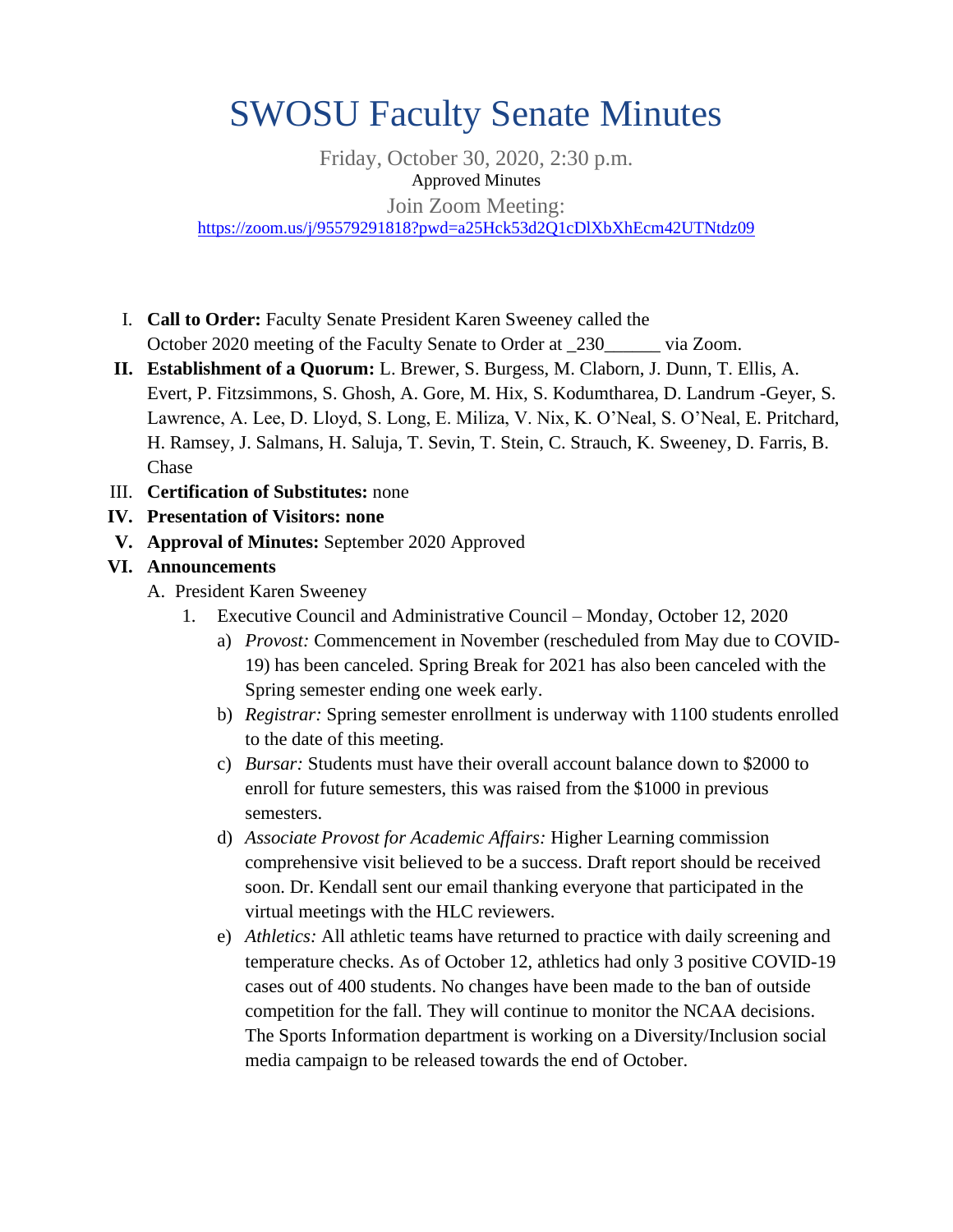- f) *Bookstore/C-Store*: Graduation regalia still available at the Merc. Students can contact Ashley Hancock for their cap and gown. Spring textbook adoptions should be turned by the end of the week.
- g) *Bursar*: Starting the Spring 2020 semester financial aid is going to pay after the  $10<sup>th</sup>$  class day. This will help to avoid trying to get money back from students when they enroll, receive financial aid, and drop classes.
- h) *Center of Health and Well Being*: Welcome RN Kirby Hood. SWOSU is working in collaboration with Weatherford Regional Hospital (WHR) to promote student health. As a component of this co-sourcing model, a WHR nurse will maintain an office here and be available for students free of charge Monday through Friday 8:00 a.m. – 5:00 p.m. Services include immunizations, testing for pregnancy and sexually transmitted infections, and CLIA-waived testing including Strep, Influenza, and urine analysis. A \$10 copay is charged to a student's bursar account if a physician's appointment is scheduled through the University.
- i) *Center for Excellence in Teaching and Learning (CTEL)*: Received a \$2,000 grant from OSHRE for a remote proctoring project. They are using the grant to purchase additional seats for Respondus. Respondus has training sessions throughout the month that are fee of charge. Look for announcements in Canvas for the training.
- j) *Enrollment Management*: SWOSU Saturday will be Virtual on Saturday, November  $14<sup>th</sup>$ . This will be Zoom sessions that perspective students can select from to participate with faculty and staff.
- k) *Human Resources*: Benefits Enrollment for calendar year 2021 will be open from October  $23<sup>rd</sup>$  to November 6<sup>th</sup> This year will allow for a passive enrollment option. Check your email for more information.
- l) *ITS*: Email Migration from Microsoft Exchange to 0365 should be wrapped up later this week. October is Cyber Security month; Cyber Security training should be our soon.
- m) *Library*: The book collection is back from offsite storage however, requests for books still need to be made at the front desk due to the second floor of the library still under construction.
- n) *Sponsored Programs*: SWOSU Research and Scholarly Activity Fair will be November 13<sup>th</sup>, registration information will be released soon. Oklahoma Research day will be virtual and is set for March 5<sup>th</sup>.
- o) *President*: We continue to watch both the state and federal budget issues. State leaders are saying they are cautiously optimistic about the state budget. In December we will see a preliminary release as far as what the expectation for fiscal year 2022 numbers will be and then those will be certified in February of 2021. We are sill watching to see if there's going to be another stimulus bill on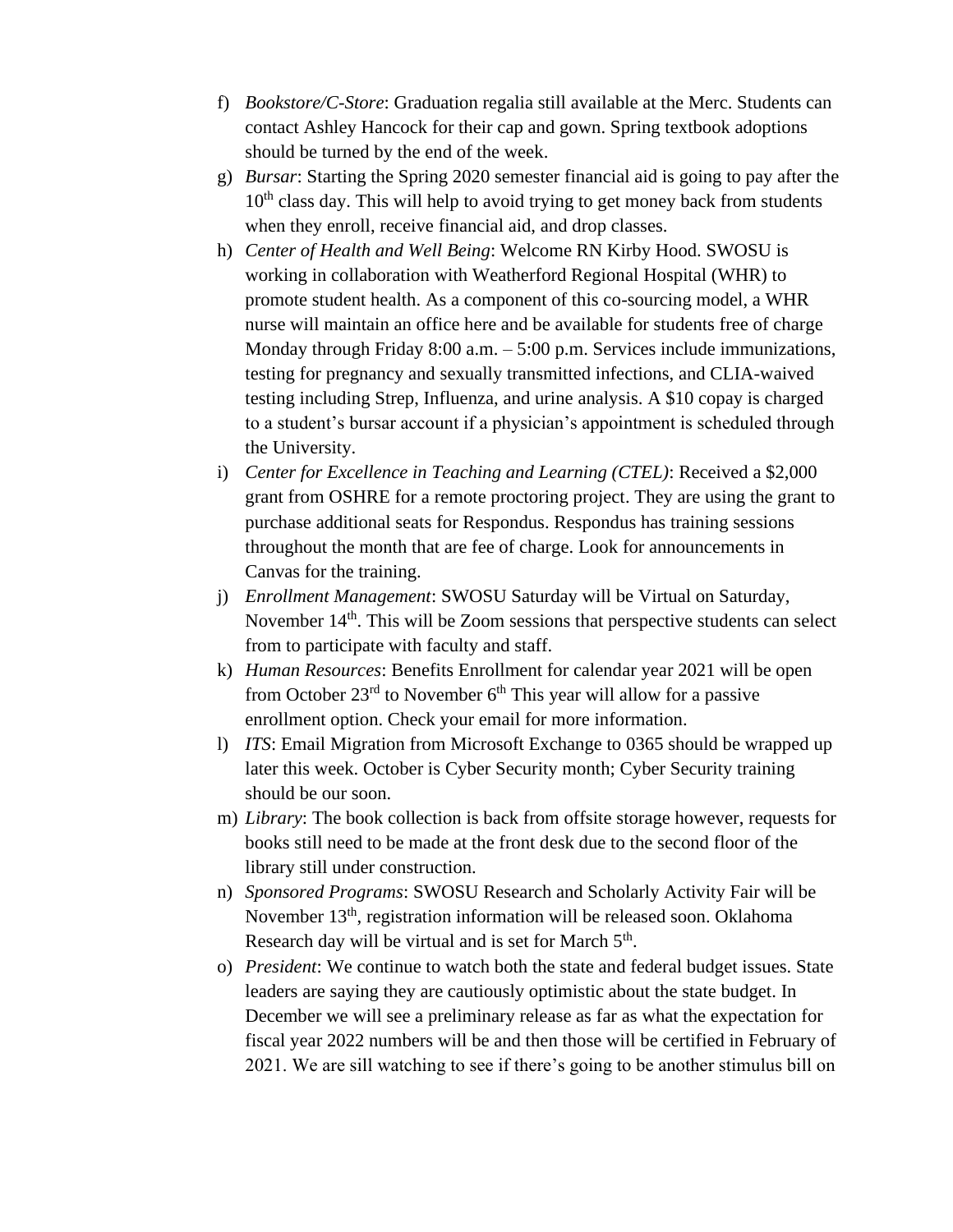the Federal level but do not expect anything to move until after the election, maybe even after January 20<sup>th</sup>.

- 2. Faculty Senate Executive officers meeting with Dr. South October 29, 2020
	- a) *Spring 2021 Semester:* Spring Break canceled, press release should go out Friday, October 30, 2020 or early next week. The Spring Semester will begin as planned ending a week early.
	- b) *Promotion and Tenure:* Because of the ice and electrical problems this week, *I am extending the deadline for the Chair/Associate Dean to meet with candidates for continuance until next Friday, November 6.* No other timelines for faculty evaluation (including Promotion/Tenure and Post-Tenure Review) will be affected.
	- c) *State Budget:* Expecting a 4% budget cut.
	- d) *Provost Search:* Should start in late Fall depending on Dr. South's retirement date which he is checking into.
	- e) *Faculty handbook:* The Faculty Handbook needs some adjustments concerning Continuance, P&T, and Post Tenure Review. Please have the Chair of the University Policies Committee contact him.
- B. Secretary/Treasurer Carie Strauch
	- 1. Will fill out Roll Sheet Please check the minutes carefully from each meeting to be assured you were not missed.
	- 2. Treasurer's Report
		- a) BancFirst
			- (1) September Balance: \$1,518.88
			- (2) Withdrawal: \$0
			- (3) Deposit: \$585.00
			- (4) Current Balance: \$2103.88
		- b) University Account
			- (1) May Balance: \$105.01
			- (2) Current Balance: \$105.01
- C. President-Elect Amanda Evert:
- D. Past President Stephen Burgess:
- E. Faculty Athletic Representative Bo Pagliasotti: NCAA cooperative- diversity and inclusion week, SWOSU this week did something different every day to include alltogether we rise- interviews with coaches, I got your back- players who had gone through things and someone helped them out. Links to the videos by following the SWOSU athletics on social media. NCAA has a big sheet I AM and the student athletes put something on there relating to them.
- F. Student Government Representative Natalie Kinder: Talking about the resolution with student government- to be discussed in new business.

#### **VII. Reports from Standing and Ad Hoc Committees:**

- **VIII. Unfinished Business:**
	- **IX. New Business:**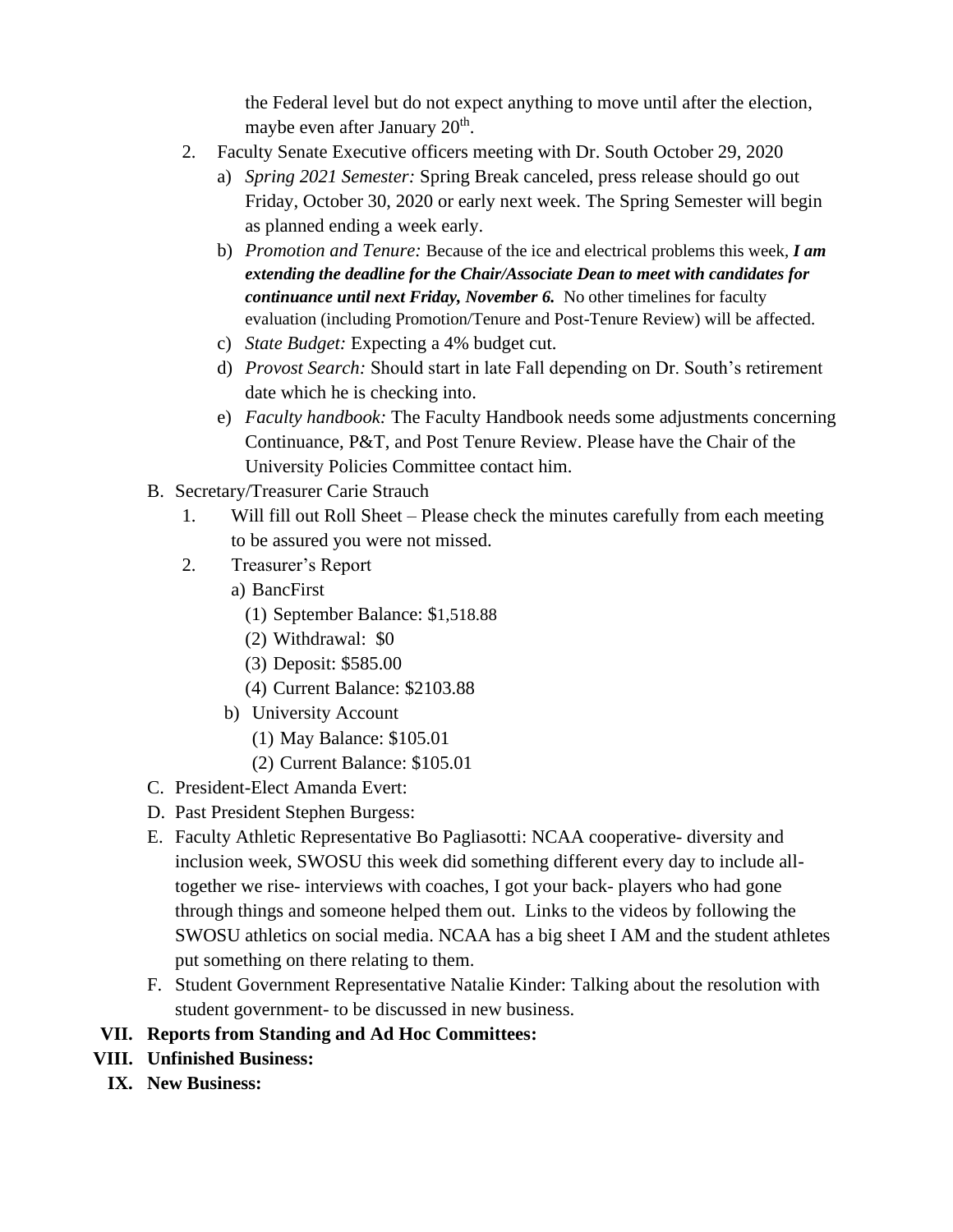- A. *SGA*: Senate Resolution No. SRF2002 (See Appendix A) Discussion: no discussion. N. Kinder recapped the resolution and explained reasoning of the resolution.
- *B. SWOSU Closing announcement*: Discussion: language used in announcement. "Virtual classes may be held, contact your Instructor" Discussoin- J. Salmans department had difficulty with this announcement and was asked to pass that on. Many others agreed that it was inappropriate. The school needs to be closed or not due to electricity and internet issues widespread.
- **C.** *FUPTRC Committee*: See Appendix B See who would like to serve in that capacity in the different colleges. Need 1 from CPGS, 3 for Arts and Sciences, 1 from CETL/ Library. Need to get names by Monday November 16, 2020 at 5 pm. Discussion on how to get these representatives from the different colleges. S. Burgess will do for CPGS, J. Dunn will do for AAS, P. Fitzsimmons and J. Dupree for CETL/Library.

#### **X. Adjournment:** 3:20

XI. **Next Meeting:** Friday, November 20, 2020, 2:30 p.m. via Zoom

#### Fall 2020 Meetings, 2:30 p.m.

Friday, August 28, 2020 Friday September 25, 2020 Friday October 30, 2020 Friday November 20, 2020 Friday December 4, 2020

#### Spring 2021 Meetings, 2:30 p.m.

Friday January 29, 2021 Friday February 26, 2021 Friday March 26, 2021 Friday April 30, 2021 Wednesday May 5, 2021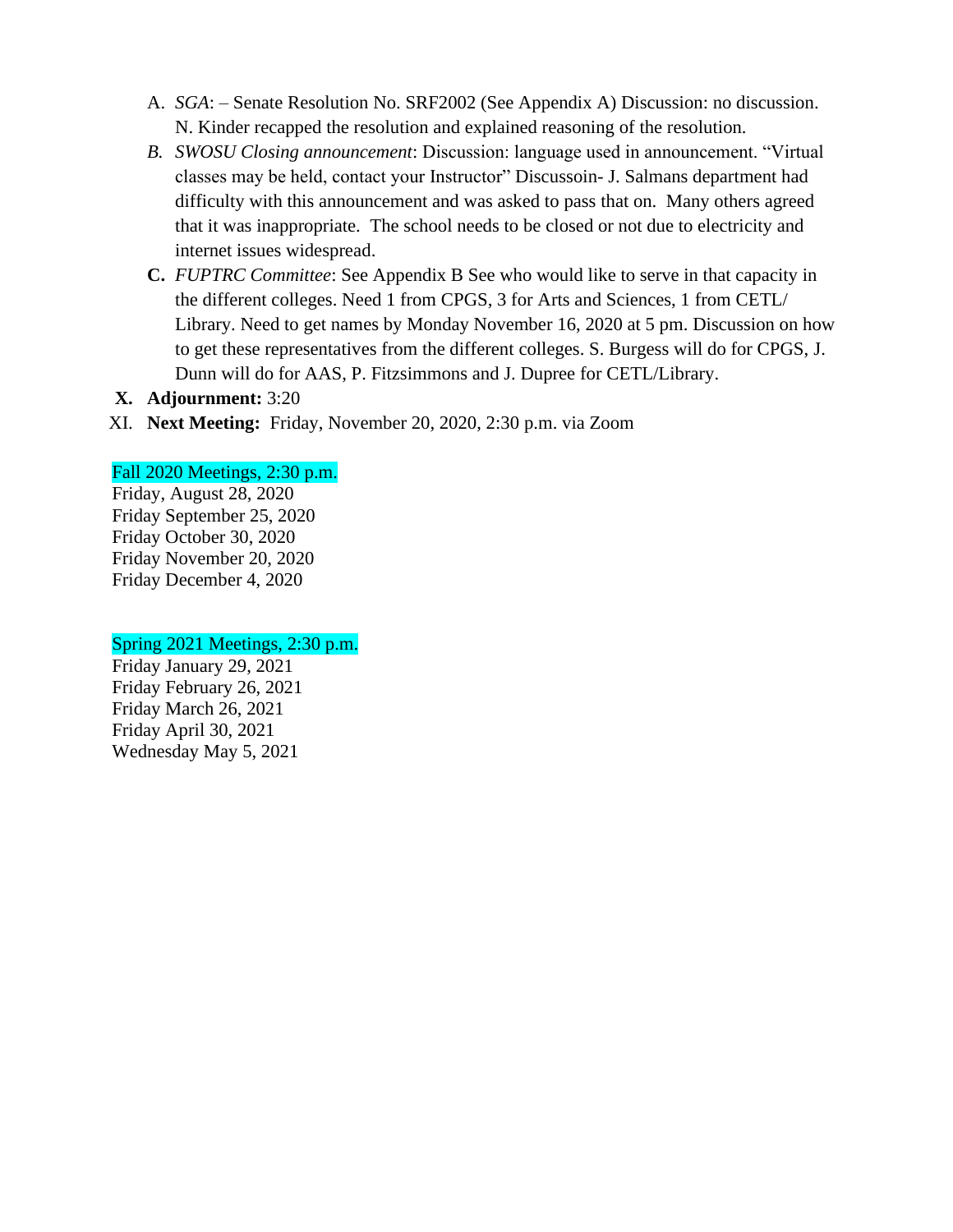Appendix A

### Southwestern Oklahoma State University Student Senate Ninth Legislative Day of the 75th Senate (Fall 2020)

Senate Resolution No. SRF2002

AS INTRODUCED By: President Kinder

A resolution relating to increasing the student body voting participation, strongly encouraging professors to not enforce attendance policies on Election Day, November 3rd, 2020.

WHEREAS: Student body voting participation has been historically low on the Southwestern Oklahoma State University campus.

WHEREAS: Scheduled classes and scholarly duties prevent students from exercising their right to vote, and/or volunteer at polling places.

WHEREAS: It is a student's civic duty to cast their vote and make their voice heard.

NOW, THEREFORE, BE IT RESOLVED BY THE STUDENT SENATE OF SOUTHWESTERN OKLAHOMA STATE UNIVERSITY:

THAT: All SWOSU professors are strongly encouraged by the SWOSU Student Government Association to not enforce attendance policies on Election Day, November 3rd, 2020.

THAT: Support of this resolution will increase civic engagement of the SWOSU student body, as well as prevent hindrances towards students' ability to exercise their constitutional right to vote.

THAT: Copies of this resolution shall be distributed to President Randy Beutler, Vice President of Student Affairs Ruth Boyd, President of Faculty Senate Karen Sweeney, and the SWOSU Student Body via electronic means.

| <b>First Reading</b> |                 |  |
|----------------------|-----------------|--|
| Date:                | Recommendation: |  |
|                      |                 |  |

Second Reading: Date: \_\_\_\_\_\_\_\_\_\_\_ Action: \_\_\_\_\_\_\_\_\_\_\_\_\_\_ by a vote of \_\_\_ in the \_\_\_\_\_ to \_\_\_\_ in the

\_\_\_\_\_\_\_\_\_\_\_\_\_\_\_\_\_\_\_\_\_\_\_\_\_\_\_\_\_ \_\_\_\_\_\_\_\_\_\_\_\_\_\_\_\_\_\_\_\_\_\_\_\_\_\_

President Pro-Tempore of the Senate Student Body President

\_\_\_\_\_\_\_